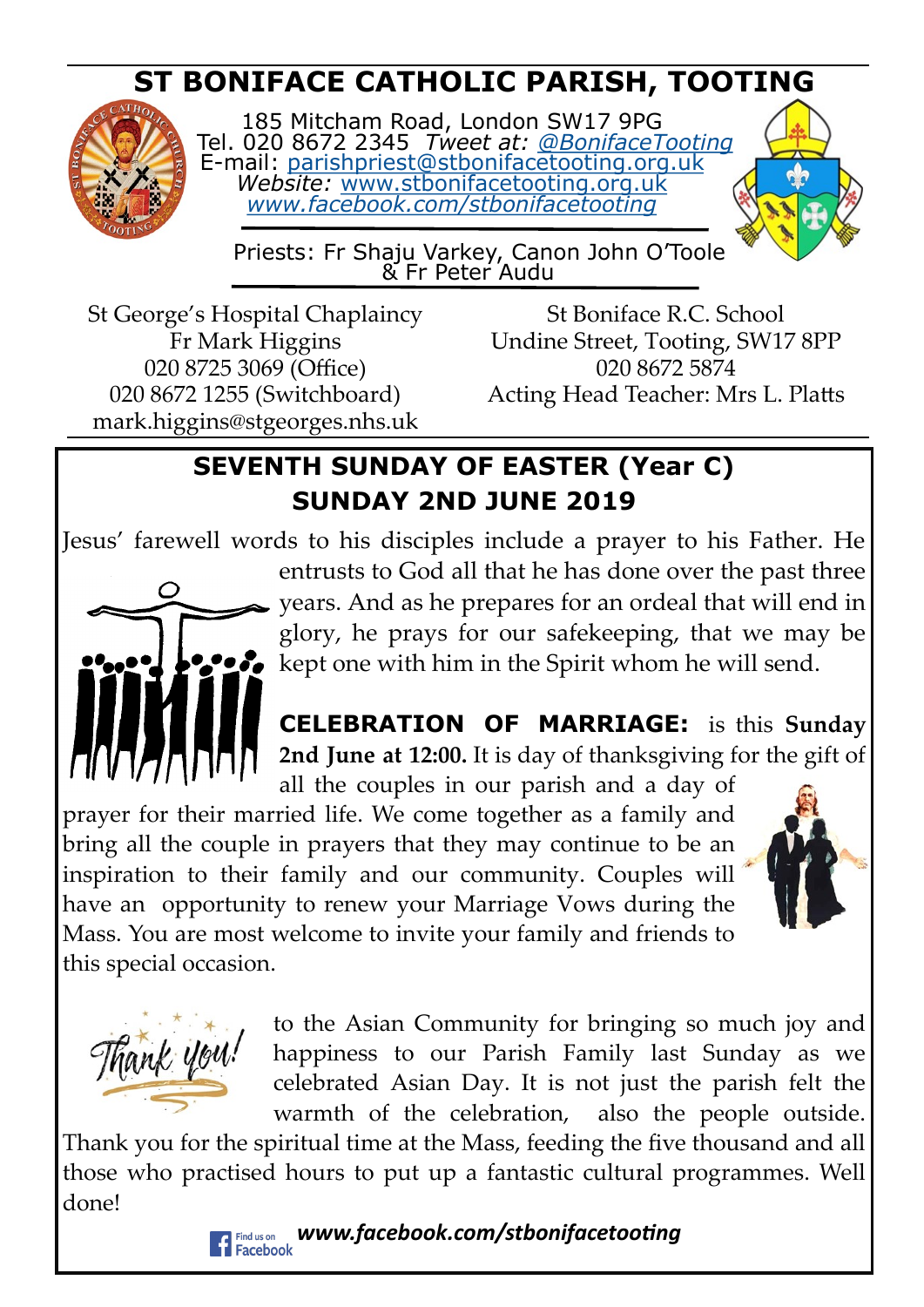# **ENTRANCE ANTIPHON**

O Lord, hear my voice, for I have called to you; of you my heart has spoken: Seek his face; hide not your face from me, alleluia.

## **The Gloria**

**Glory to God in the highest, and on earth peace to people of good will. We praise you, we bless you, we adore you, we glorify you, we give you thanks for your great glory. Lord God, heavenly King, O God, almighty Father.** 

**Lord Jesus Christ, Only Begotten Son, Lord God, Lamb of God, Son of the Father, you take away the sins of the world, have mercy on us; you take away the sins of the world, receive our prayer;**

**you are seated at the right hand of the Father, have mercy on us.** 

**For you alone are the Holy One, you alone are the Lord, you alone are the Most High, Jesus Christ, with the Holy Spirit, in the glory of God the Father. Amen.'**



# **LITURGY OF THE WORD**

# **FIRST READING**

#### *A reading from the Acts 7:55-60*

Stephen, filled with the Holy Spirit, gazed into heaven and saw the glory of God, and Jesus standing at God's right hand. 'I can see heaven thrown open' he said 'and the Son of Man standing at the right hand of God.' At this all the members of the council shouted out and stopped their ears with their hands; then they all rushed at him, sent him out of the city and stoned him. The witnesses put down their clothes at the feet of a young man called Saul. As they were stoning him, Stephen said in invocation, 'Lord Jesus, receive my spirit.' Then he knelt down and said aloud, 'Lord, do not hold this sin against them'; and with these words he fell asleep.

*The word of the Lord.* **R. Thanks be to God**.

#### **RESPONSORIAL PSALM: Psalm 96:1-2. 6-7. 9**

*R. The Lord is King, most high above all the earth*

The Lord is King, let earth rejoice, The many coastlands be glad. His throne is justice and right. *R*

The skies proclaim his justice; All peoples see his glory. All you spirits, worship him*. R*

For you indeed ate the Lord, Most high above all the earth Exalted far above all spirits. *R*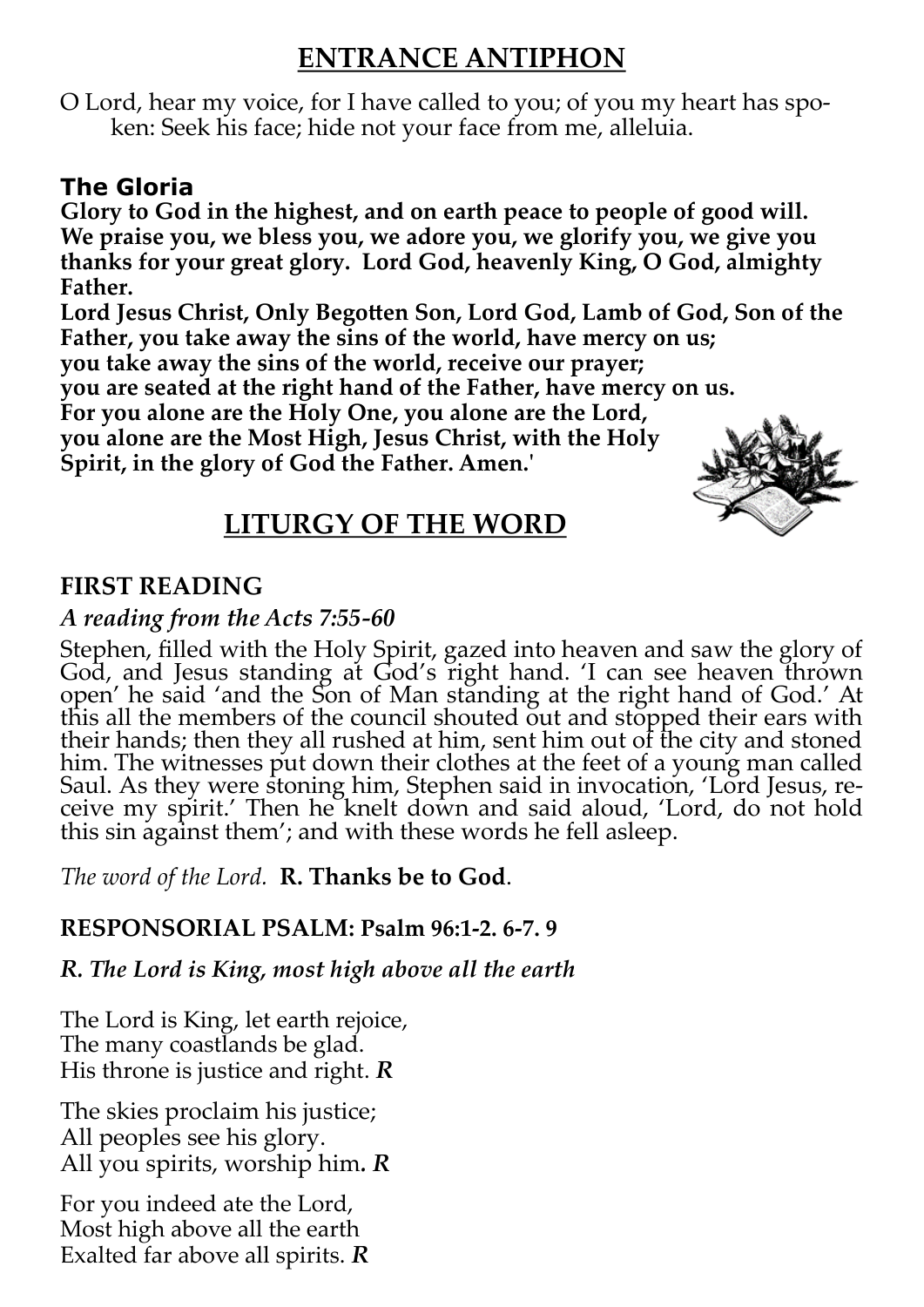#### **SECOND READING**

### *A Reading from the book of Apocalypse 22:12-14,16-17,20*

I, John, heard a voice speaking to me: 'Very soon now, I shall be with you again, bringing the reward to be given to every man according to what he deserves. I am the Alpha and the Omega, the First and the Last, the Beginning and the End. Happy are those who will have washed their robes clean, so that they will have the right to feed on the tree of life and can come through the gates into the city.'

I, Jesus, have sent my angel to make these revelations to you for the sake of the churches. I am of David's line, the root of David and the bright star of the morning. The Spirit and the Bride say, 'Come.' Let everyone who listens answer, 'Come.' Then let all who are thirsty come: all who want it may have the water of life, and have it free. The one who guarantees these revelations repeats his promise: I shall indeed be with you soon. Amen; come, Lord Jesus.

The word of the Lord. **R. Thanks be to God**.

#### **GOSPEL ACCLAMATION**

*Alleluia, alleluia!* 

*I will not leave you orphans, says the Lord; I will come back to you, and your hearts will be full of joy. Alleluia!*

#### **GOSPEL**

*A reading from the Holy Gospel according to John 17:20-26*

Jesus raised his eyes to heaven and said:

'Holy Father, I pray not only for these, but for those also who through their words will believe in me.

May they all be one. Father, may they be one in us, as you are in me and I am in you, so that the world may believe it was you who sent me. I have given them the glory you gave to me, that they may be one as we are one.

With me in them and you in me, may they be so completely one that the world will realise that it was you who sent me and that I have loved them as much as you loved me. Father, I want those you have given me to be with me where I am, so that they may always see the glory you have given me because you loved me before the foundation of the world. Father, Righteous One, the world has not known you, but I have known you, and these have known that you have sent me.

I have made your name known to them and will continue to make it known, so that the love with which you loved me may be in them, and so that I may be in them.

*This is the Gospel of the Lord. R. Praise to you, Lord Jesus Christ*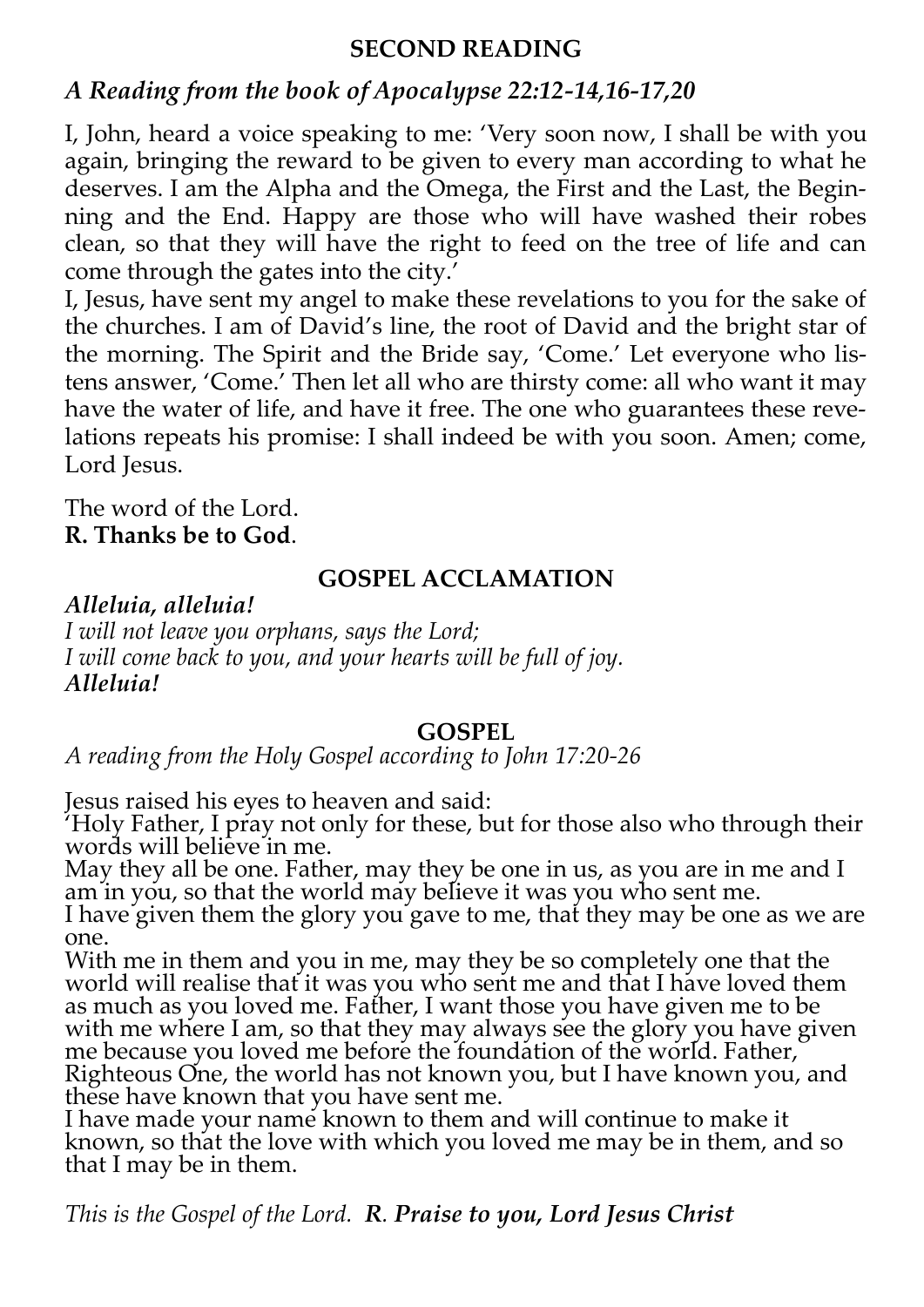#### **THE NICENE CREED**

**I believe in one God, the Father almighty, maker of heaven and earth, of all things visible and invisible.**

**I believe in one Lord Jesus Christ, the Only Begotten Son of God, born of the Father before all ages. God from God, Light from Light, true God from true God, begotten, not made, consubstantial with the Father; Through him all things were made.
For us men and for our salvation he came down from heaven, and by the Holy Spirit (all bow)** *was incarnate of the Virgin Mary, and became man.* **For our sake he was crucified under Pontius Pilate, he suffered death and was buried, and rose again on the third day in accordance with the Scriptures. He ascended into heaven and is seated at the right hand of the Father. He will come again in glory to judge the living and the dead and his kingdom will have no end.** 

**I believe in the Holy Spirit, the Lord, the giver of life, who proceeds from the Father and the Son, who with the Father and the Son is adored and glorified, who has spoken through the prophets.**

**I believe in one, holy, catholic, and apostolic Church. I confess one baptism for the forgiveness of sins and I look forward to the resurrection of the dead and the life of the world to come. Amen.** 

# **THE LITURGY OF THE EUCHARIST**

### **SANCTUS:**

*Holy, Holy, Holy Lord God of hosts. Heaven and earth are full of your glory. Hosanna in the highest. Blessed is he who comes in the name of the Lord. Hosanna in the highest.* 

# **THE MYSTERY OF FAITH.**

*Save us, Saviour of the world, for by your Cross and Resurrection you have set us free.* 

### **COMMUNION RITE**

Deliver us, Lord, we pray… *For the kingdom, the power and the glory are yours now and for ever*

# **Behold the Lamb of God…**

*Lord, I am not worthy that you should enter under my roof, but only say the word and my soul shall be healed.*

**COMMUNION ANTIPHON** *Father, I pray that they may be one as we also are one, alleluia.*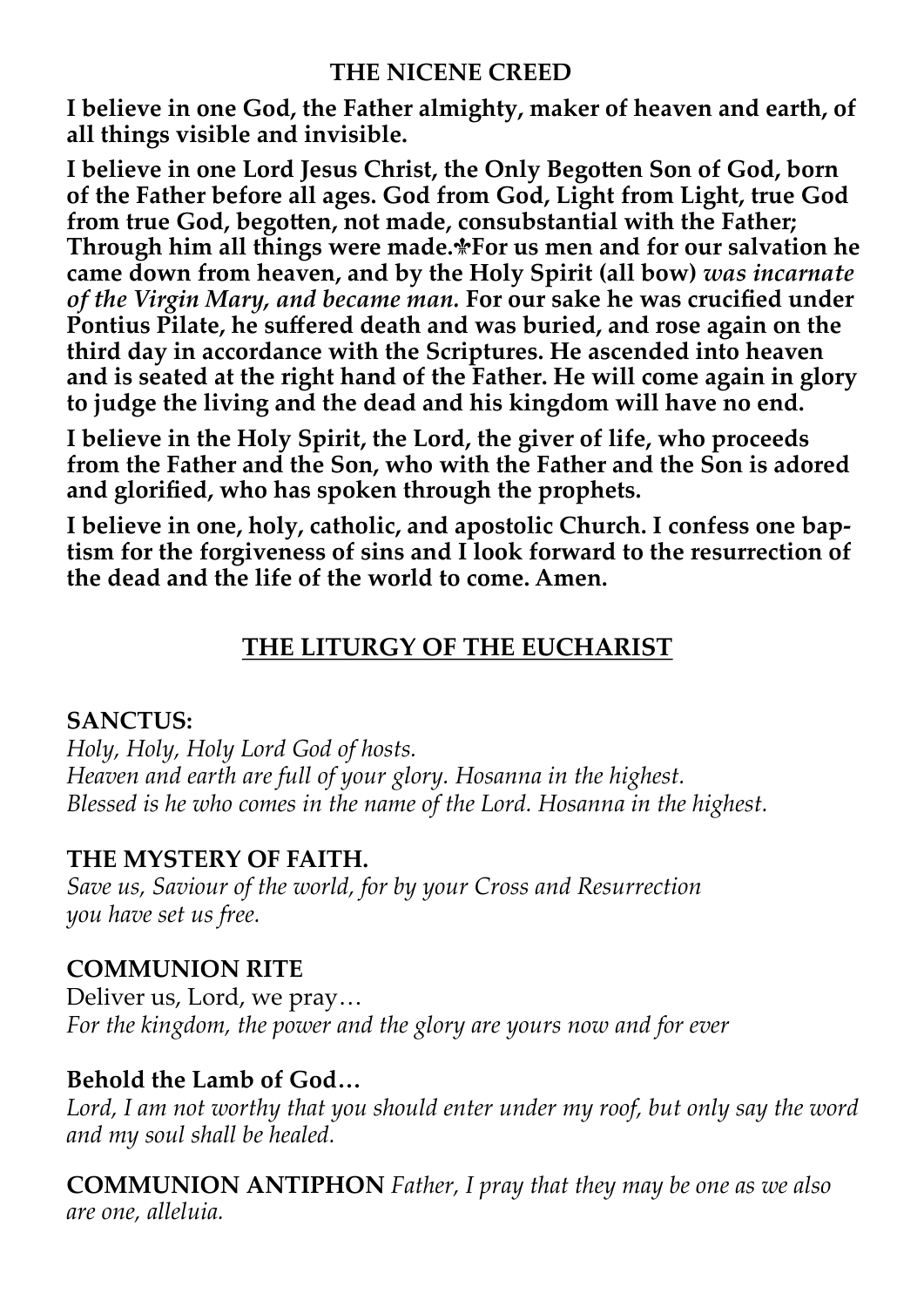# **PARISH INFORMATION, FAITH NEWS & MISSION**



The second Saturday of each month there is Recollection, Mass & Healing Prayers. The next one will be **this SATURDAY 8th June starting at 9.15am** with MORNING PRAY-

ER, adoration, devotions, talk, confessions, and a SPECIAL MASS at 11am followed by anointing of the sick and prayer over people. It is a wonderful opportunity to spend time in prayer and reflection.

**GIFT AID SCHEME ENVLEOPES:** New Gift Aid envelopes come into use on the first Sunday in June and the Gift Aid organisers will be in the porch to hand out the envelopes before and after all Masses on this weekend 25/26 May and on 1/2 June. If you have signed a Gift Aid Declaration please make sure to collect your supply of new envelopes on one of those weekends.

New members will also be most welcome to join. All that is required is that you use an envelope which is provided for the money you put in the collection and that you sign a form to confirm you are a taxpayer and wish the tax you have paid on the money you put in the collection to be paid to the parish. You do



not have to commit to any particular amount of contribution but if you join the scheme every pound you put in your envelopes will be worth £1.25 to the Church. Thanks to existing members for past contributions and a warm welcome to those who wish to join for the first time or return to the scheme after a period of absence. Last year we received  $\textsterling}$  32,098.68 in tax return which helped us to pay the diocesan levy (DDF) of £24,700 to the diocese. Any enquiries can be emailed to giftaid@stbonifacetooting.org.uk or telephone Tony on 020 8767 5293.

**SENIORS' DAY:** as we are preparing to celebrate **Seniors' Day next Sunday, 9th June,** we keep in our prayers all the Seniors & volunteers who are organising the day. *We need volunteers for preparation for cooking ( Saturday 3pm-7pm), to set up the hall ( Sunday 7.30am-11am), to serve food ( Sunday 1pm-2pm), washing up & cleaning ( Sunday 2pm-3pm). If you can, please give your one hour in thanksgiving to our Seniors. Many thanks.* 

**COMMUNITY DAYS: African & Caribbean Day—7th July, European Day—22nd September & All Nations Thanksgiving Day—24th November.**

**AFRICAN & CARIBBEAN COMMUNITY will meet this Sunday after 10.30am Mass to plan the African & Caribbean day celebration.**

**ST BONIFACE SVP GROUP** will have a **CAKE SALE** this Sunday after 9am, 10.30am & 12:00 Masses to raise money for the charitable works they do in our community.

**FEAST OF ST BONIFACE**: is this Wednesday, 5th June. *There will be feast day Mass at 9.30am & 6.30pm.*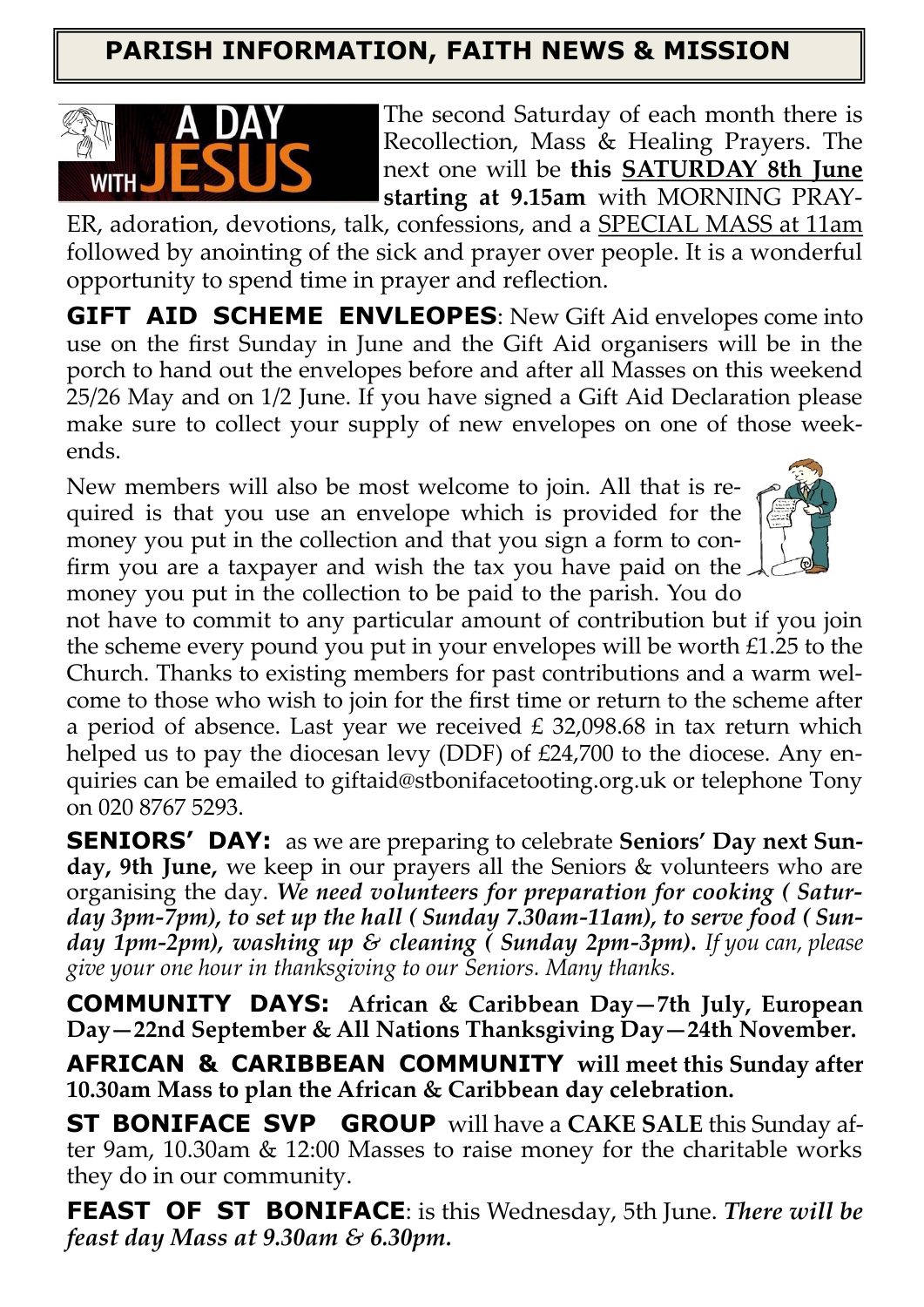**MASS ATTENDANCE CARD:** Now onwards the parents of the children who are seeking school admission in Catholic School and also First Holy Communion & Confirmation should fill in a Mass attendance card which will be available from priests after weekend Masses. Many thanks

**LITURGY FOR CHILDREN:** At the beginning of **10:30am mass on Sunday, all children 5-10 years** are requested to come forward towards the Sanctuary to join for the liturgy procession. Catechists will lead them out to the Parish Meeting Room.

**VOLUNTEERS FOR CHURCH CLEANING:** Thank you for sacrificing your time to keep our Church clean. All the volunteers are requested to come for a meeting on this *Saturday 1 June at 10.15am in the Coffee Shop.*

**NEED TO SEE A PRIEST:** If you need to see a priest to sign a school supplementary form, discuss about baptism or wedding or a private matter, please come to the **Parish Open House every Friday from 4pm– 6pm.** No appointment needed

**CHURCH CLEANING:** Thank you very much to those people who have volunteered to clean the Church on Mondays. Please do not forget about your duty according to the Rota. **This Monday is Team 1 at 10am.**

**EXAMS:** we continue to keep in our prayers all the young people who are giving their GCSE & A Level exams.

**ALTAR SERVERS TRAINING DAYS :** All the Altar Servers are requested to attend the Training Sessions on Saturdays: *6th July, 14th September and 2nd November.* 

**NEW ALTAR SERVERS:** All those who have received their First Holy Communion are invited to become an Altar Server. If you wish to become, please fill in a form which is available from the Porch and hand it over to a priest or in the parish office.

**JOB OPPORTUNITY IN NURSERY** : Woodlands Nurseries which is going to start Nursery from St Boniface Hall is currently looking for staff. If you are interested, please contact at **info@woodlandsnurseries.uk.com**

**ST BONIFACE RC PRIMARY SCHOOL** has a job vacancy for a Clerk to the Governors. Please see the school website for details or contact the School office outside of half term.

**INFANTS BAPTISM:** Any parents who wish to baptise their children should register in the parish and attend the Mass regularly for at least six months. Those who moved recently to the parish should get evidence of the catholic practice. Fr Shaju will be happy to talk to you during Parish Open house if you have any queries.

*For all those who are celebrating their birthday this week the Parish wishes you a Happy Birthday and we join you to give thanks to God for the wonderful gift of life to you & you a special gift to us.* Bight *The Parish also wishes every blessing to all the couples who are celebrating their wedding anniversary this week.*

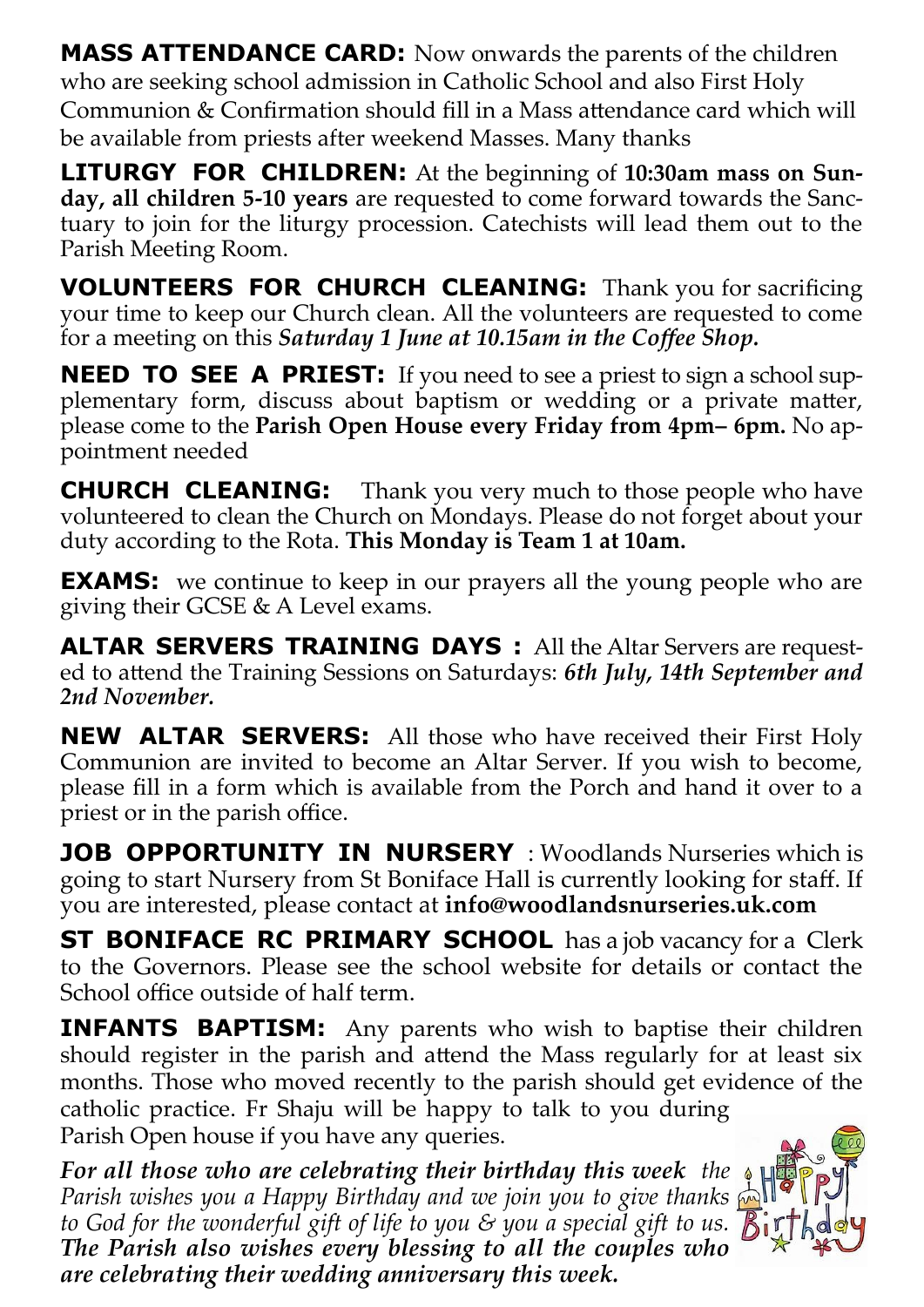## **TO BAPTISE A BABY**

Before filling a baptismal application form, please first discuss with a priest at the Parish Open House held on Fridays from **4pm—6.00pm** in the Parish Office.

#### **BAPTISM PREPARATION COURSE**

Next course will be on **Monday 24th June at 7.30pm** in the Parish Meeting Room.

# **HOSPITAL VISITS**

For any person admitted in St George's Hospital and who would like to see a priest, please contact Fr Mark Higgins, the hospital chaplain on 020 8725 3069. In an emergency, please ask the ward staff to contact the Catholic priest on call.

#### **PARISH PRAYER LIST**

Please remember in your prayers all those on our parish prayer list.

**The Sick:** Agnelo Fernades, Nilojan Mariyathas, Jill Hart, Betty Joyce, Tony Hardy, Esther Daley, Clifford Tetteh, Norman Mendonca, Irene Mendonca, Julianna Hayfron, Nino Abel, Albert Folvi, Marciana Tangcay, Geoff Blwyddin Helena O'Connor, Cecil Adams, Pat Nolan, Pauline Kearney, Tony & Lenna McCormick, Norah Bolger, Anne Scanlon, Fortunata D'Souza, Nigel Searle and Gordon King.

**Anniversaries:** Joseph Mackie, Susanna Garvey, Margaret Coleman, Lawrence Vincent, Matthew Ward, Richard Watson, Glen Thomas, Maria Zlataric, Maria Barquinta, Sally Flood, Michael Malone, Merline Christophe. **May they rest in peace – Amen.**

|          |                                                        | 1st & 2nd June                              | 8th & 9th June                                                   |  |  |
|----------|--------------------------------------------------------|---------------------------------------------|------------------------------------------------------------------|--|--|
|          | LITURGICAL READERS (please collect a copy of the rota) |                                             |                                                                  |  |  |
| Sat18.30 |                                                        | Mathew D'Souza, Lucinda D'Sou-              | Mericel Austria, Agnela Cabral                                   |  |  |
|          | za                                                     |                                             |                                                                  |  |  |
| 09.00    |                                                        | Angela Lum Wai, Mary Donoghue               | Robin Thomas, Sandra Nyakudya                                    |  |  |
| 10.30    |                                                        | Josie McCarthy, Fortune Musonda             | Princess Ikpoh, Rebekka                                          |  |  |
|          |                                                        |                                             | Prabakaran                                                       |  |  |
| 12.00    |                                                        | Keoni McGowan, Callum Fernan-               | Tara Butler, Charmaine Fernandes                                 |  |  |
|          | dez                                                    |                                             |                                                                  |  |  |
| 18.30    |                                                        | Katherine Bennett, Philippa Keel-           | Remija Mponzi, Emie Roberts                                      |  |  |
|          | ing                                                    |                                             |                                                                  |  |  |
|          |                                                        |                                             | <b>EUCHARISTIC MINISTERS (please collect a copy of the rota)</b> |  |  |
| Sat18.30 |                                                        | Debra Anton, Matchel Bibat, Doris           | Agnela Cabral, David Cabral, Manuel                              |  |  |
|          | Cubero                                                 |                                             | Cabral                                                           |  |  |
| 09.00    |                                                        | Luiza Lobo, Erica Summers, Jane             | Valrose Hayes, Coralee Hilton, Eliza-                            |  |  |
|          | Parper                                                 |                                             | beth Rodrigues                                                   |  |  |
| 10.30    | Josie McCarthy, Brenda McGrath,                        |                                             | Edy Endoza, Virginia Francois,                                   |  |  |
|          | Rui Rodrigues                                          |                                             | Damian P Keeling                                                 |  |  |
| 12.00    | Bernadine Fernandes, Denis Fer-                        |                                             | Rosemary John, Marjorie Smith,                                   |  |  |
|          | nandes, Mary Rainford                                  |                                             | Mary Mayne                                                       |  |  |
|          |                                                        |                                             |                                                                  |  |  |
| 18.30    | Agnes Babu, Sharon Wrightman,                          |                                             | Reya Mathai. Julian De Souza, Barrie                             |  |  |
|          |                                                        | <b>Barrie Ellis-Daley</b>                   | Ellis-Daley                                                      |  |  |
|          |                                                        | Church Cleaning:   Wk1: Mon 3rd June @ 10am | Wk2: Mon 10th June $@$ 7pm                                       |  |  |